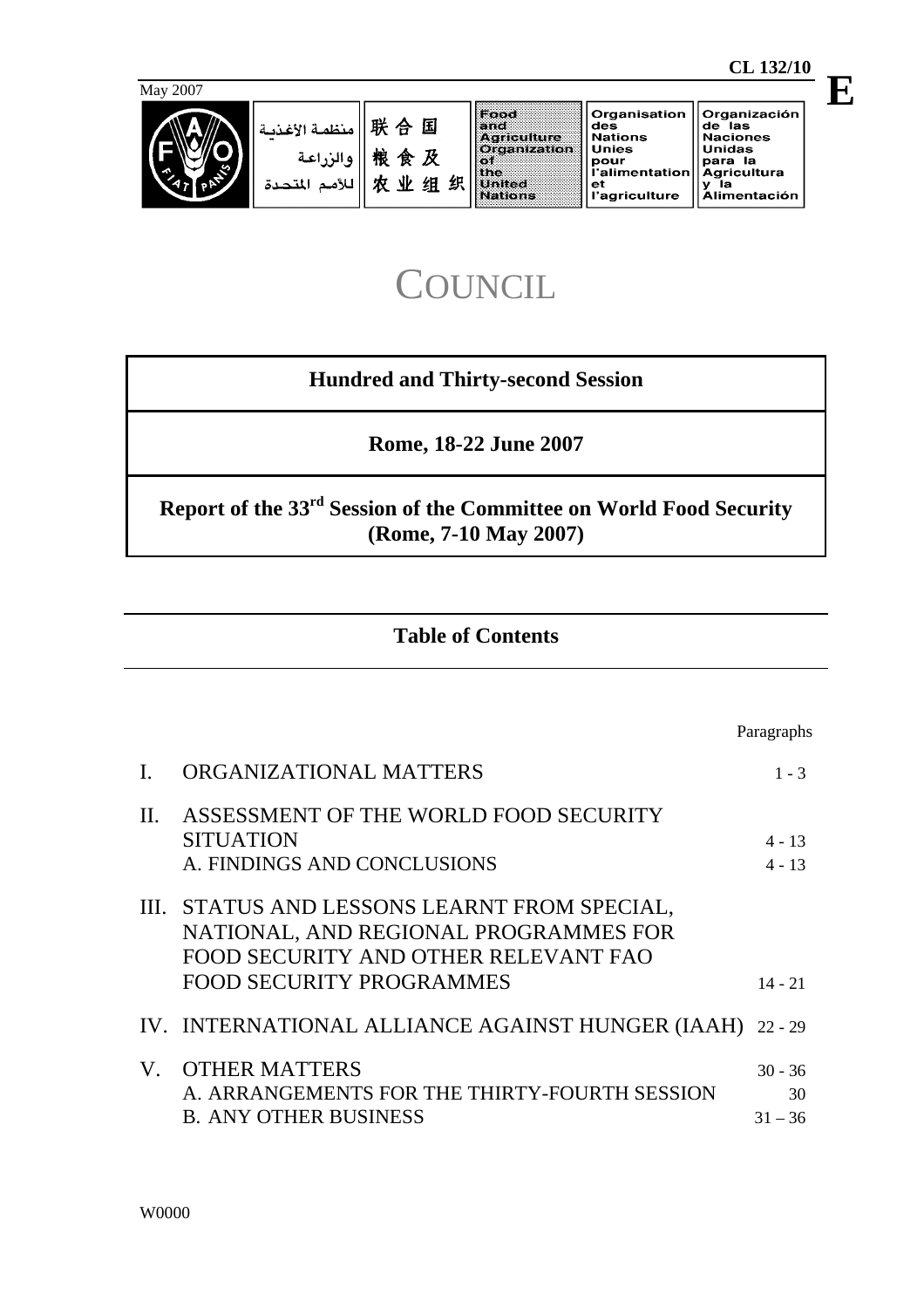APPENDIX A: Agenda of the Session

- APPENDIX B: Membership of the Committee
- APPENDIX C: Countries and organizations represented at the session
- APPENDIX D: List of documents
- APPENDIX E: Statement by the Deputy Director-General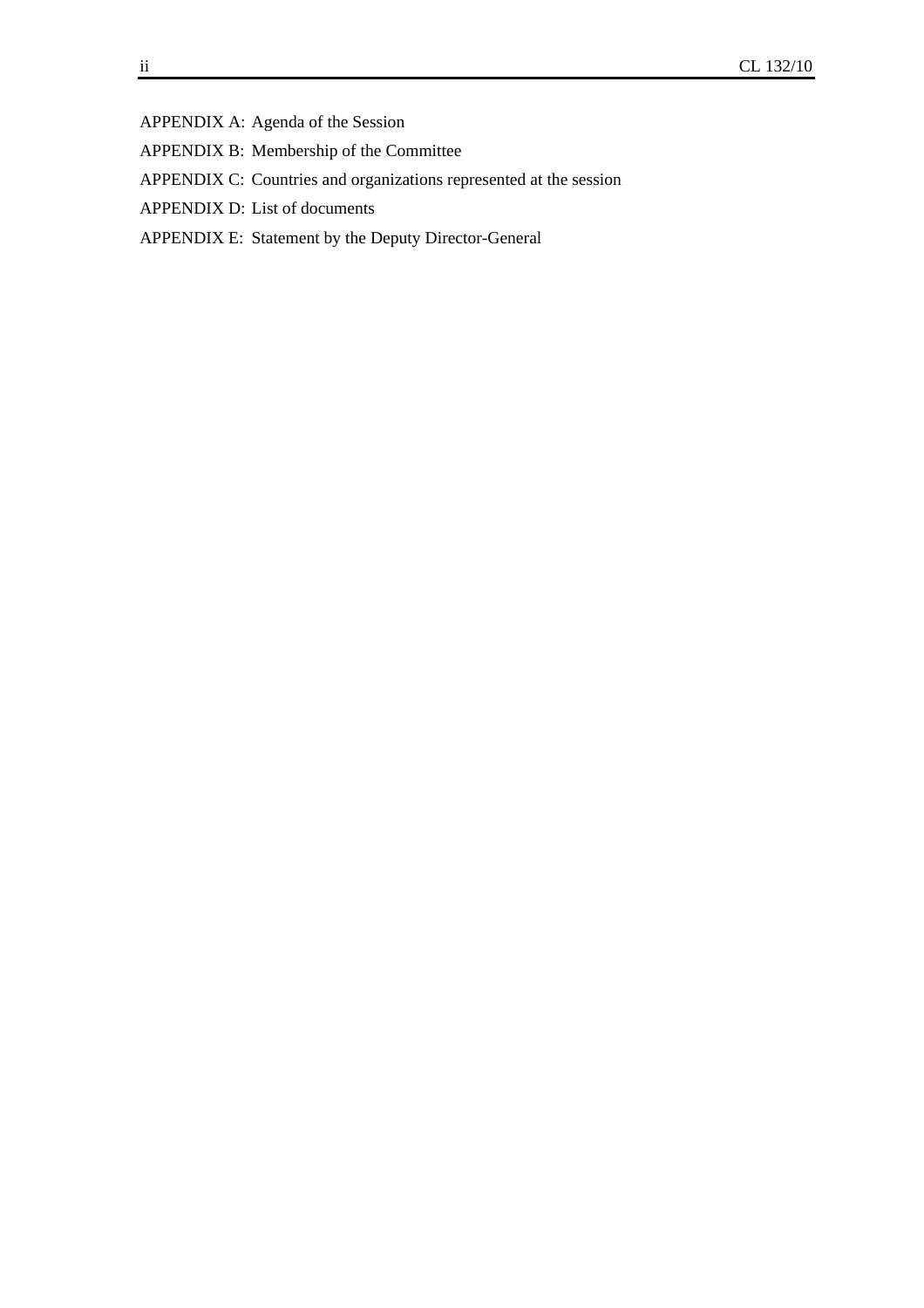# MATTERS REQUIRING ATTENTION BY THE COUNCIL

## **IN REVIEWING THIS REPORT, THE COUNCIL MAY WISH TO GIVE PARTICULAR CONSIDERATION TO THE RECOMMENDATIONS CONTAINED IN PARAGRAPHS 13, 20, 21, 27, 28, 30, 31 and 34**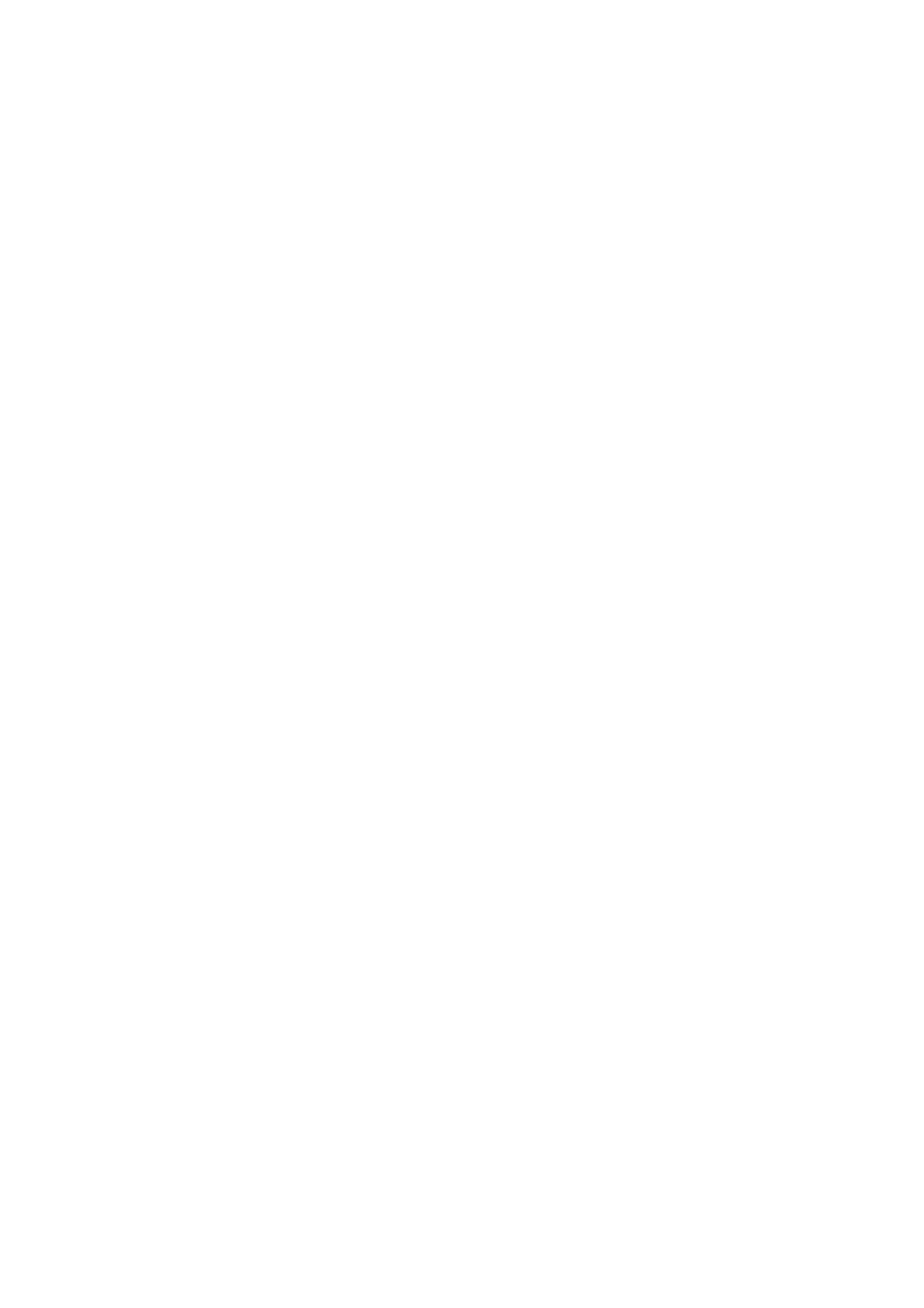## **I. ORGANIZATIONAL MATTERS**

1. The Committee on World Food Security held its Thirty-third Session from 7 to 10 May 2007 at FAO Headquarters in Rome. The Session was attended by delegates from 118 out of 137 Members of the Committee, by observers from 4 other Member Nations of FAO, the Holy See, the Palestine Liberation Organization, the Sovereign Order of Malta, by representatives from the International Fund for Agricultural Development and the World Food Programme; and by observers from 5 intergovernmental and 29 international non-governmental organizations. The report contains the following annexes: Appendix A - Agenda of the session; Appendix B - Membership of the Committee; Appendix C - Countries and Organizations represented at the session; and Appendix D - List of documents. Mr David A. Harcharik, Deputy Director-General, made a statement, which is attached as Appendix E. The full list of participants is available from the CFS Secretariat.

2. The Session was opened by Professor Michel Thibier of France, as Chairperson. He sought and obtained approval of the Committee for the replacement of two Vice-Chairpersons, namely H.E. Tomas F. Mandlate, Minister of Agriculture, Mozambique, and Mr Kazi Abul Kashem, Secretary, Ministry of Agriculture, Bangladesh, as they were no longer available to serve on the Bureau. The Committee approved their respective replacements on the Bureau by Dr. Carlos de Sousa, Deputy-Minister of Youth and Sports, Mozambique, and Mr. M. Abdul Aziz, Secretary, Ministry of Agriculture, Bangladesh. Mr Christer Wretborn, Ambassador, Permanent Representative of Sweden to FAO and Mr Yüksel Yücekal, Alternate Permanent Representative of Turkey to FAO continue as Vice Chairpersons for the 2006-2007 biennium.

3. The Committee appointed a Drafting Committee composed of the Members of Austria, Canada, China, Colombia, Congo, Germany, Islamic Republic of Iran, Japan, Oman, Paraguay, Philippines, San Marino and Sweden, under the chairmanship of Mr Francisco Coy (Colombia).

## **II. ASSESSMENT OF THE WORLD FOOD SECURITY SITUATION**

#### **A. FINDINGS AND CONCLUSIONS**

4. The Committee commended the Secretariat for the generally balanced nature of the document (CFS:2007/2) describing the world food security situation, and the timeliness of the special focus on the issue of bioenergy, in particular in relation to food security dimensions. The Committee noted with concern the lack of progress in reducing the number of hungry people, especially in recent years, and called for immediate action by all to ensure that the World Food Summit and Millennium Development goals are achieved.

5. The Committee noted that food emergencies persist in some 34 countries worldwide which will require some type of food assistance.

6. Most Members supported The State of Food and Agriculture 2006 recommendations on food aid, namely:

- the elimination of untargeted form of food aid;
- the untying of food aid from domestic production and shipping requirements;
- the use of in-kind food aid only where food insecurity is caused by a shortage of food;
- the use of local and regional food aid procurement where appropriate; and
- the improvement of information systems, needs analysis and monitoring to ensure that appropriate and timely interventions are undertaken.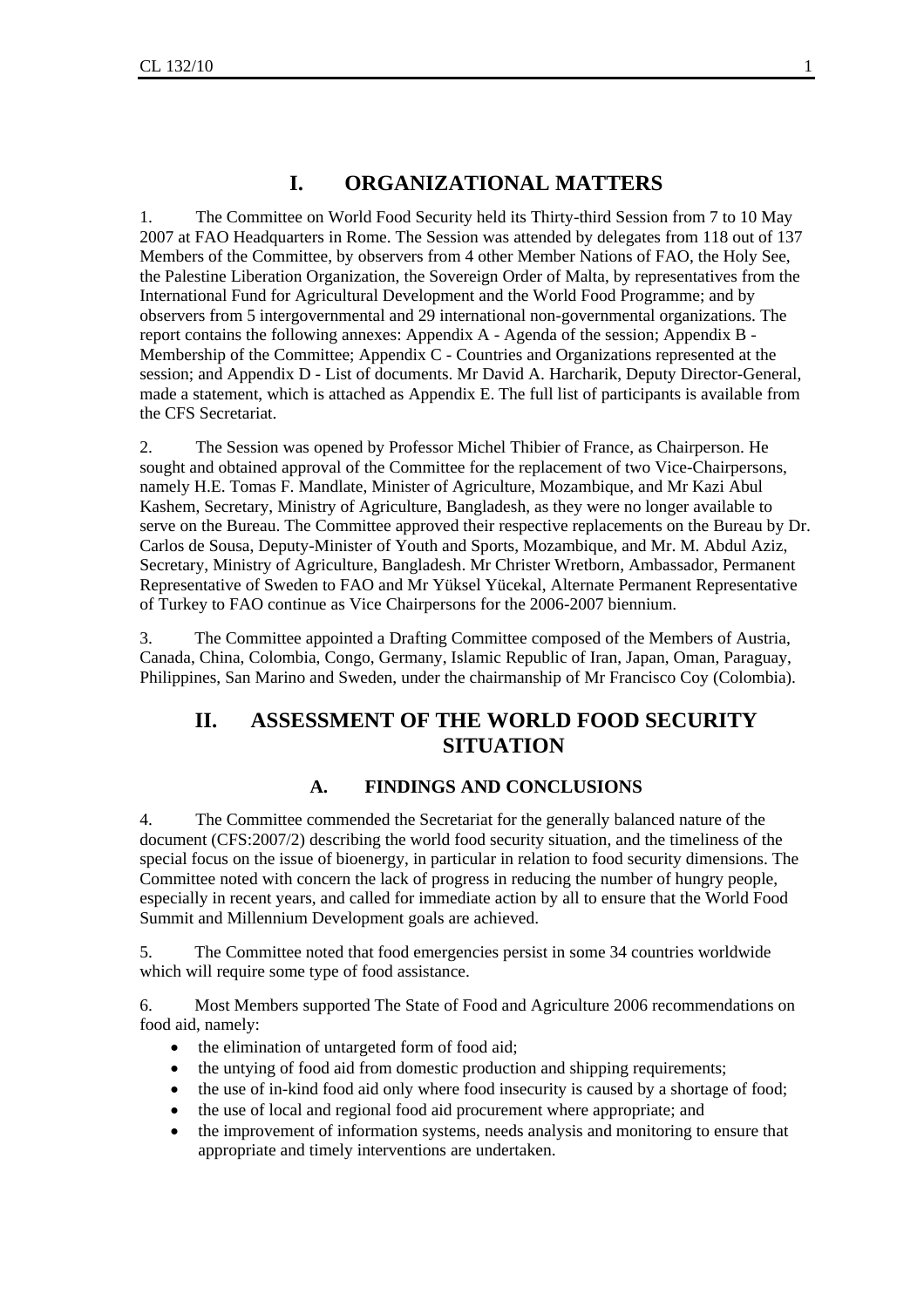7. Some Members also noted that no mechanisms for addressing food emergencies should be eliminated from donor arsenals, including in-kind contributions.

8. The Committee agreed that food aid was an important element in the twin-track approach which combines humanitarian food aid and actions that lead to rehabilitation and development.

9. Many members recommended that FAO continue to mainstream "The Voluntary Guidelines to Support the Progressive Realization of the Right to Adequate Food in the Context of National Food Security" in its food security analyses and policies.

10. The Committee recognized bioenergy as a complex new area with potential positive and negative implications for food security. Members expressed that socially and ecologically sustainable biofuel production offers potential to meet increasing alternative fuel demands and to provide income to producers, and export earnings for developing countries.

11. However, there is a need for an in-depth analysis of the multiple challenges, risks and opportunities offered by biofuels from all sources.

12. Due to various circumstances of different regions and to concerns regarding bioenergy, some Members noted the necessity of seeking ways of increasing the use of alternative energy resources like solar, wind and other renewable energy.

13. The Committee made the following recommendations:

## For Governments:

- pursue a twin-track approach to food security and ensure that food security is accorded priority in national development and poverty alleviation plans and strategies;
- enhance investments in agriculture and rural development and all related institutions;
- implement coherent bioenergy policies and strategies with a multi-sectoral perspective (agriculture, trade, environment and energy) in the context of food security; and
- continue to promote the participation of women in decision making processes and their access to resources to ensure food security.

#### For FAO:

- provide a more analytical overview of the variable performance amongst the regions in reducing food insecurity;
- identify the causes of the positive developments and trends in some countries in Africa;
- include more explicitly the issues of economic growth and demographics and their impact on food security in future assessment documents;
- pay due attention to the role of non-cereal crops in the food security situation of African countries;
- continue to develop and implement the Integrated Food Security and Humanitarian Phase Classification (IPC) methodology and tool in conjunction with other UN agencies, NGOs and other specialized institutions;
- develop an analytical framework with a regional perspective for assessing the impact of bioenergy on the food security situation in different contexts, including consideration of the agricultural policies adopted by Member States, with particular regard to small, marginal and poor farmers; and
- ensure that various studies being undertaken by FAO on bioenergy are coordinated and that comprehensive information is available to members.
- provide technical advice to developing countries interested in production of biomass or bioenergy in line with their specific needs, comparative advantages, and within the context of food security.
- provide guidance for governments, agricultural organizations and farmers to help them adapt to climate change and to the new challenges of bioenergy.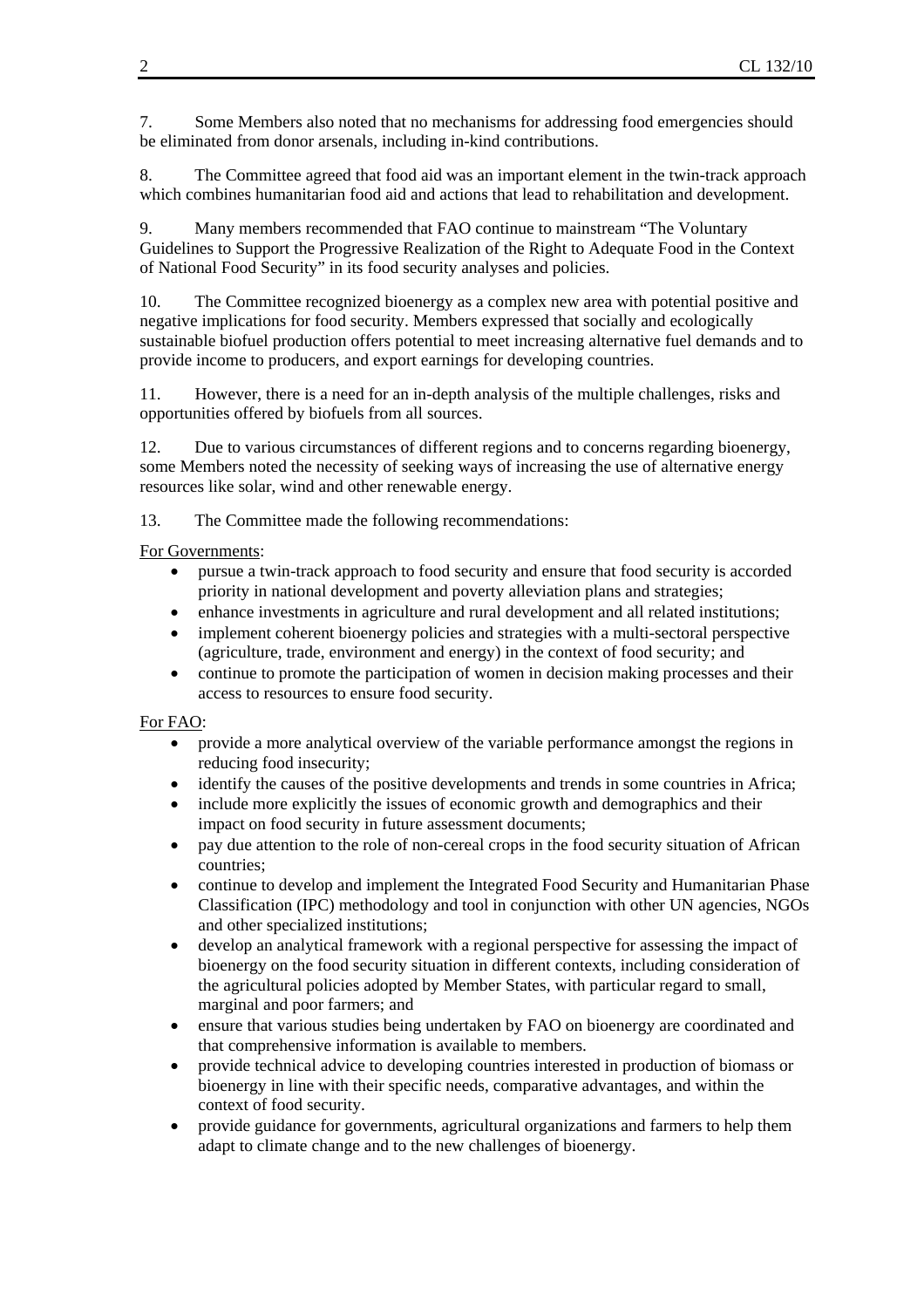For all concerned parties:

- improve food security data and analysis that support policy and programme development and implementation;
- ensure needs assessments incorporate more detailed analysis of options for responses to crisis and reflect the multidimensional nature of food security with a long-term perspective;
- continue to support local, national and regional institutions to ensure that both short and long term food security concerns remain a priority on the global political agenda;
- promote South-South cooperation as a partnership tool for food security programmes and sharing of experience, knowledge and technology in relation to bioenergy; and
- ensure the inclusion of nutritional strategies in the plans and programmes on food security to meet people's need, particularly those that take advantage, when possible, of the available knowledge on ancestral crops and foods, and help to preserve the cultural identity of the concerned populations.

## **III. STATUS AND LESSONS LEARNT FROM SPECIAL, NATIONAL, AND REGIONAL PROGRAMMES FOR FOOD SECURITY AND OTHER RELEVANT FAO FOOD SECURITY PROGRAMMES**

14. The Committee acknowledged the work of the Secretariat in preparing the document (CFS:2007/3) describing the impacts of the Special Programme for Food Security (SPFS) and the transition towards National and Regional Programmes for Food Security (NPFS and RPFS respectively) as well as other relevant FAO activities in support of food security in member countries.

15. The Committee expressed appreciation for the contribution made by the SPFS in demonstrating intensification, diversification and water management technologies, resulting in increased production and improved livelihood as well as the contribution made to creating policy and institutional environments that are favourable to achieving food security.

16. The Committee noted the efforts made by the Secretariat to implement the recommendations of the 2002 Independent External Evaluation of SPFS, in particular the progressive shift towards more comprehensive food security programmes while ensuring national ownership. FAO should continue playing a catalytic role in building institutional capacities and facilitating the formulation and implementation processes of the NPFS and RPFS.

17. The Committee also noted that national commitment and ownership of NPFS will foster coordination and integration with relevant sectoral and national poverty reduction policies, strategies and programmes. In those countries which have decided to launch the NPFS, it is expected to play a major role in implementing the WFS Plan of Action.

18. The Committee commended the use of South-South Cooperation in the implementation of food security programmes. Some members emphasized the need for South-South cooperants to satisfy technical and language skill requirements and be able to adapt to cultural environments different from their own.

19. The Committee emphasized the importance of establishing systems for quantitatively monitoring and evaluating NPFS and RPFS and assessing their impact and called for using this exercise as an opportunity for drawing lessons learned including successes and shortcomings of NPFS, RPFS and other relevant experiences.

20. The Committee agreed that starting in 2009 and until 2015, the CFS agenda will include a standing item on 'Status and Lessons Learned from National and Regional Programmes for Food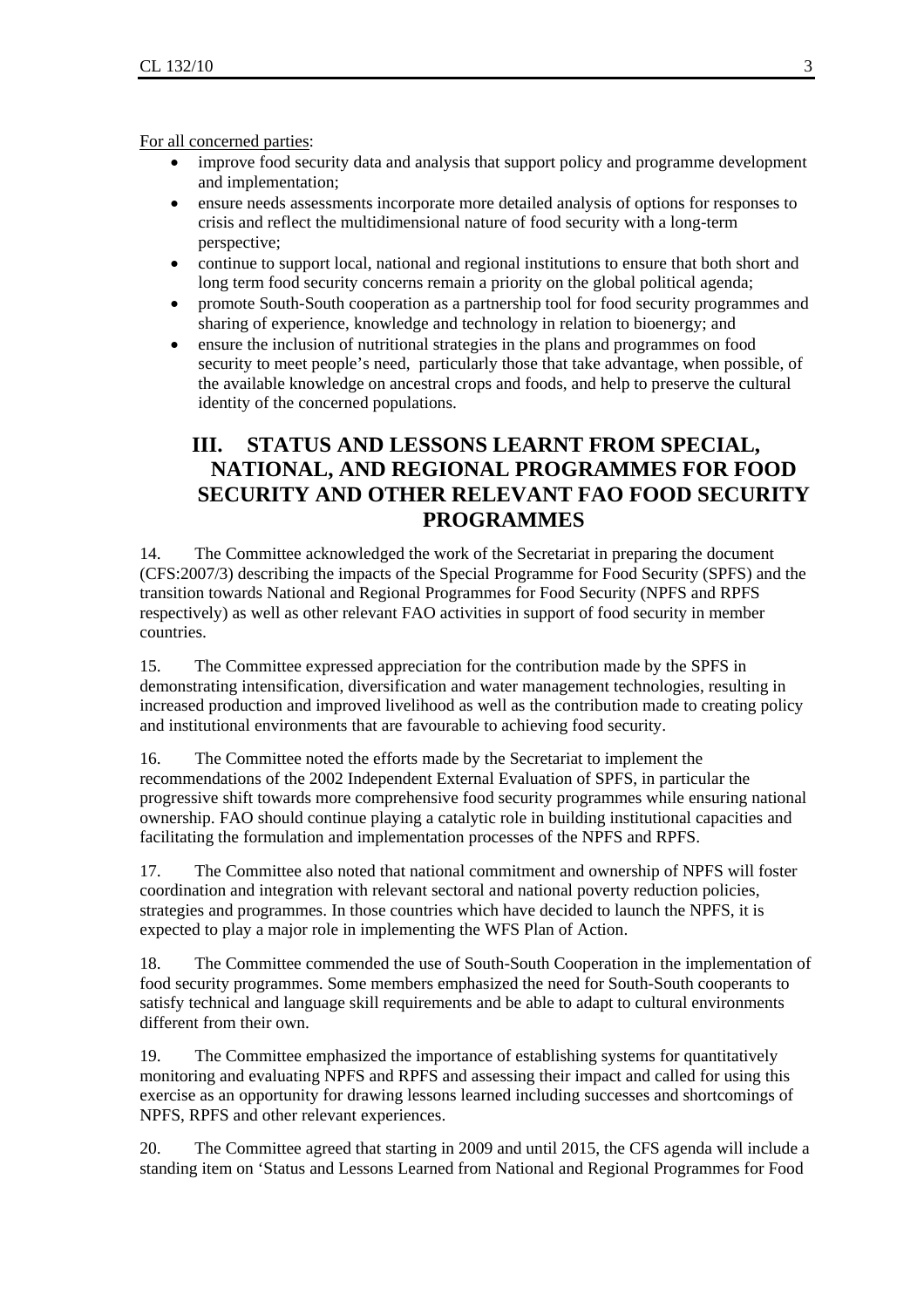Securit*y'* every two years, in Conference years, and that extracts from the Committee's debate on this item will be presented as part of the documentation for the Regional Conferences' review of Progress in Implementation of the World Food Summit Plan of Action that takes place every two years, in non-Conference years.

21. The Committee further recommended that:

- Reporting on Status and Lessons Learned from National and Regional Programmes for Food Securit*y* draw from both successes and shortfalls and identify challenges ahead;
- Systems be put in place for quantitatively monitoring and evaluating NPFS and RPFS and assessing their impact, and appropriate assistance to countries be provided; and
- NPFS and RPFS be integrated with relevant sectoral and national poverty reduction policies, strategies and programmes.

## **IV. INTERNATIONAL ALLIANCE AGAINST HUNGER (IAAH)**

22. The newly appointed Assistant Director General of the Knowledge and Communication Department (KC), Mrs Lorraine B. Williams, presented the report of the Secretariat on the recent developments and future challenges of the International Alliance Against Hunger (CFS:2007/4). This document recalls the discussions and recommendations made during the Side Event which involved various National Alliances organised during the last 32<sup>nd</sup> session of the CFS in October 2006 and during the 131<sup>st</sup> Session of the FAO Council in November 2006. It highlights the need for preparing a resource mobilisation strategy and for securing adequate resources in support of National Alliances and the functioning of the IAAH Secretariat.

23. The Committee welcomed the ADG/KC who will take over the responsibility of managing the IAAH Secretariat. It acknowledged the continued activities of the International Alliance Against Hunger and its National Alliances in different countries. Most Members and regional groups reaffirmed their support to the IAAH. Several Members provided details on their National Alliances activities and/or on linkages between national alliances and programmes on the fight against hunger and poverty. They noted the major role that civil society and the private sector play in building and developing Alliances.

24. Specific activities related to twinning arrangements between National Alliances, such as Guatemala and the United States of America and the possible cooperation between Lebanon and France Alliances, were presented.

25. Several Members highlighted the regional Initiative "*Latin America and the Caribbean Without Hunger 2025*" as a good example of national and regional commitment for public awareness and cooperation, providing details on the status of implementation of the initiative. They also referred to the recent visit of President Luiz Inácio Lula da Silva of Brazil to the FAO Regional Office for Latin America to sign a Memorandum of Understanding. These Members thanked the Government of Spain for its important contribution to the above mentioned initiative.

26. In their interventions, several Members welcomed the good collaboration established between the Rome-based agencies (FAO, IFAD, WFP and Bioversity International) for the implementation of the IAAH and recommended this be strengthened.

27. The Committee emphasized that FAO has a crucial role for coordination, communication, advocacy and capacity building of National Alliances. Some Members recommended increasing linkages with the national programmes for food security whenever possible and with other food security programmes and networks. Others highlighted the IAAH's catalytic role for supporting concrete activities at field level and for exchanging information, experiences and good practices between National Alliances. One Member proposed to include a standing agenda item on the IAAH during the FAO regional conferences.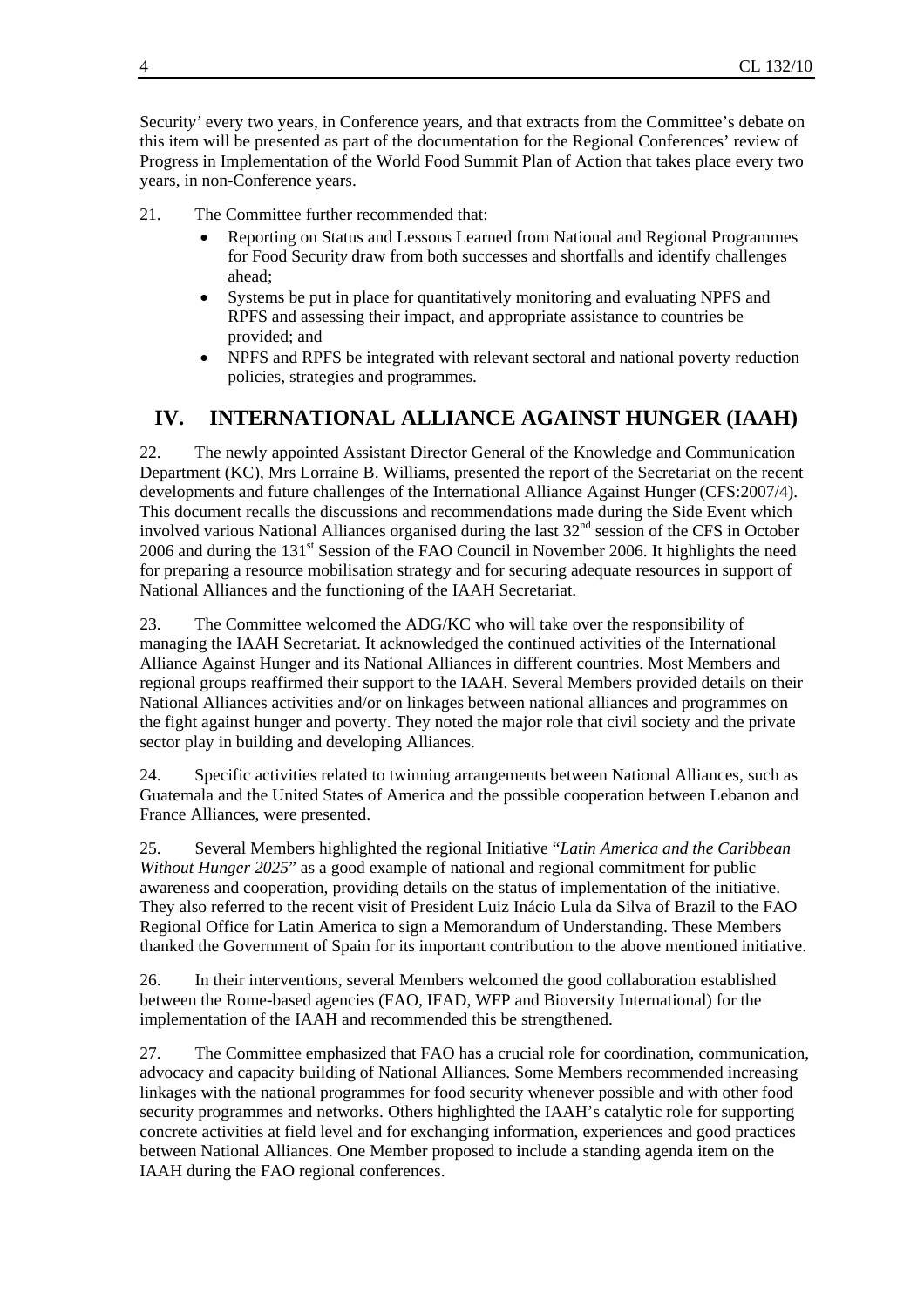28. Many Members supported the concept of preparing a resource mobilisation strategy which would help the IAAH to become increasingly self-supporting, proposing innovative sources of funds such as philanthropic foundations. However some Members indicated that continued support would be needed from the Rome-based UN food and other agencies to continue running adequately the Secretariat of the IAAH and fulfil their initial commitment to develop the IAAH.

29. The Committee commended the Secretariat for its report and efforts to continue developing its activities and to support those of the National Alliances in collaboration with NGOs/CSOs and the Rome-based agencies.

## **V. OTHER MATTERS**

#### **A. ARRANGEMENTS FOR THE THIRTY-FOURTH SESSION**

30. The Committee recommended that its Thirty-fourth Session be held in October 2008 and linked to the World Food Day, to the extent possible. Many Members called for a general discussion in the appropriate fora on the format and the frequency of CFS Sessions. The Chairman indicated that this should be carried out in appropriate Governing Bodies.

#### **B. ANY OTHER BUSINESS**

31. Based on the request of many Members at the Thirty-second Session in 2006, the Committee was presented with four options for the continued engagement of multi-stakeholders in future years. The Secretariat provided background information on practice and past experience that have been discussed or implemented in the past and identified four complementary options. The Committee requested the Secretariat to prepare a document outlining these and other possible options for the continued engagement of multiple stakeholders, which would be discussed as a separate agenda item at the Thirty-fourth session.

32. The Committee noted that in accordance with the decisions of the  $20<sup>th</sup>$  Session of the Committee on Agriculture (25-28 April 2007) an overview on the follow-up of the ICARRD is to be "submitted as an Information document to the Conference, in November 2007, and to be considered by the 34<sup>th</sup> Session of the CFS in 2008".

33. The Secretariat informed the Committee on the main outcome and recommendations of the International Conference on Organic Agriculture and Food Security, 3-5 May 2007, Rome. The objective of the meeting was to identify organic agriculture's potential and limits in addressing the food security challenge, including conditions required for its success through the analysis of existing information in different agro-ecological areas of the world. Some Members emphasized the importance of including organic agriculture as an element in National Programmes on Food Security. Other Members appreciated the insights into organic agriculture provided to the CFS by the Conference but felt that further analysis was needed.

34. The Committee approved the document CFS:2007/Inf.7 – Quadrennial Report on the Progress in the Implementation of the World Food Summit Plan of Action: A Report of the Committee on World Food Security through the FAO Council to ECOSOC (Economic and Social Council of the United Nations) which will be presented as Council document CL 132/LIM/... with the correction of the title : Voluntary Guidelines to Support the Progressive Realization of the Right to Adequate Food in the Context of National Food Security in paragraph 3 and other similar omissions.

35. A few Members stressed the voluntary nature of the Voluntary Guidelines to Support the Progressive Realization of the Right to Adequate Food in the Context of National Food Security; they consider this as one among many potential actions that governments and other actors can take to address food insecurity and did not support the mainstreaming of the Voluntary Guidelines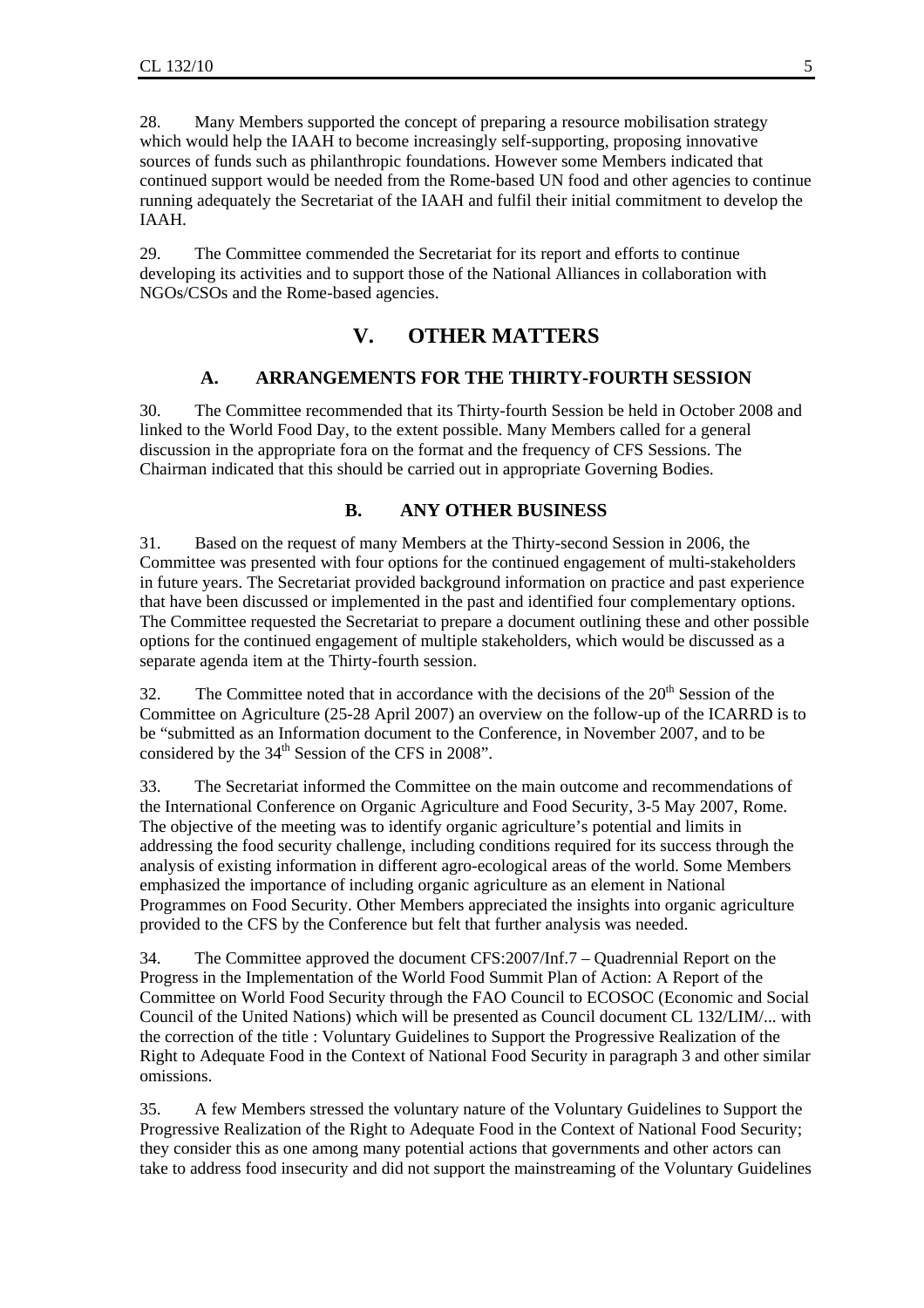in the work of the Organization. They noted with concern that in some documents issued by FAO, including an FAO news release, dated May 7, entitled "What about the right to food?", the careful balance that was reached in the development of the voluntary guidelines was not reflected. To the contrary, the guidelines were incorrectly described as representing a legally binding obligation.

36. On a related issue, one Member expressed extreme concern over a phrase in a joint FAO/World Association of Girl Guides and Girl Scouts publication that stated their aboriginal peoples were pushed off their land and their rights not recognized; whereas, the rights of all aboriginals are fully protected in the Member's Constitution. The Member indicated that the information should have been verified with the Member and there may be further official communications with the Organization on this subject.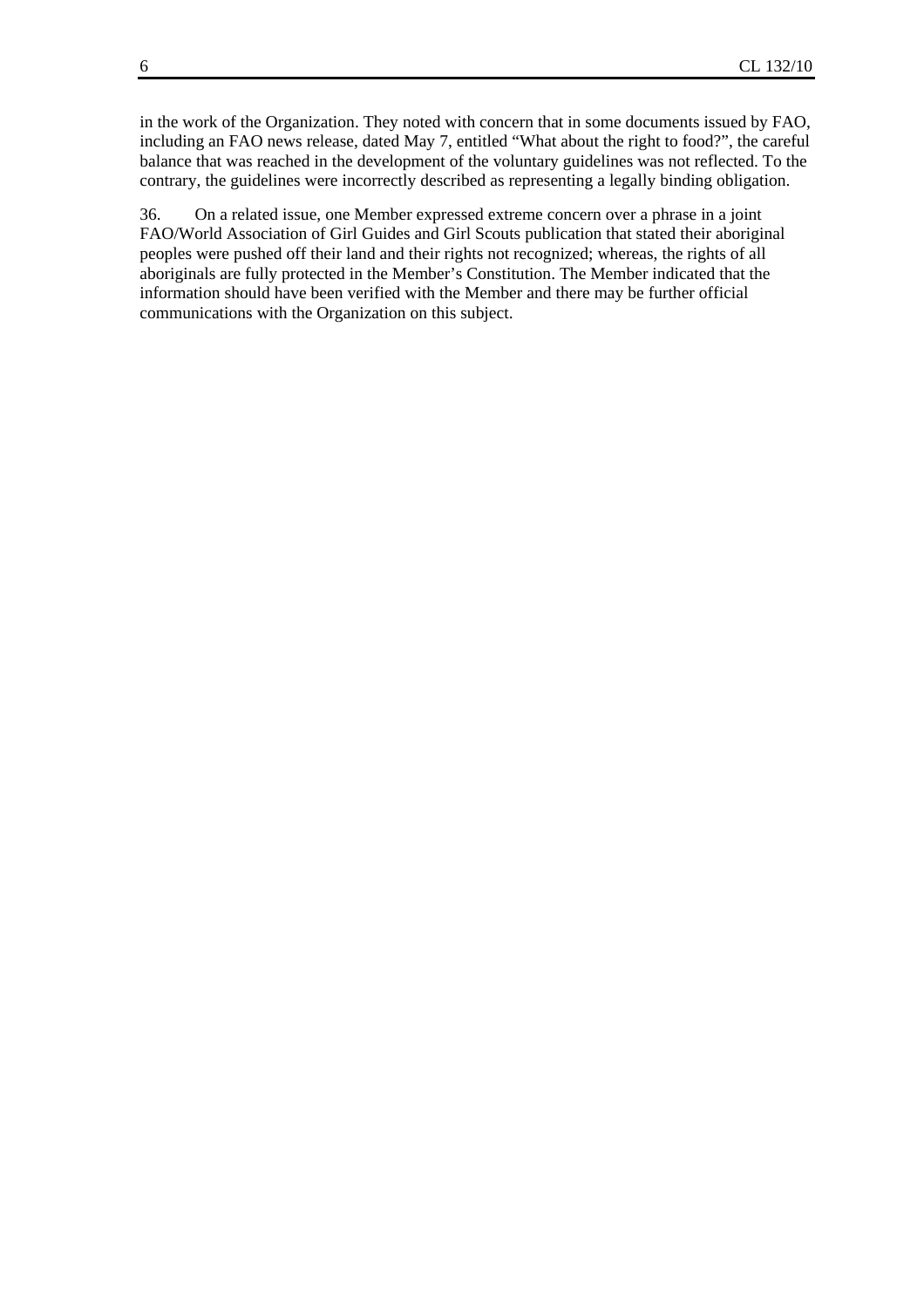## **APPENDIX A**

## **AGENDA**

## **I. ORGANIZATIONAL MATTERS**

- a) Adoption of Agenda and Timetable
- b) Statement by the Director-General or his Representative
- c) Membership of the Committee

## **II. ASSESSMENT OF THE WORLD FOOD SECURITY SITUATION**

- a) Global Assessment
- b) Biofuels

## **III. SPECIAL/NATIONAL PROGRAMME FOR FOOD SECURITY**

## **IV. INTERNATIONAL ALLIANCE AGAINST HUNGER**

## **V. OTHER MATTERS**

- a) Arrangements for the Thirty-fourth Session
- b) Any Other Business
- c) Report of the Session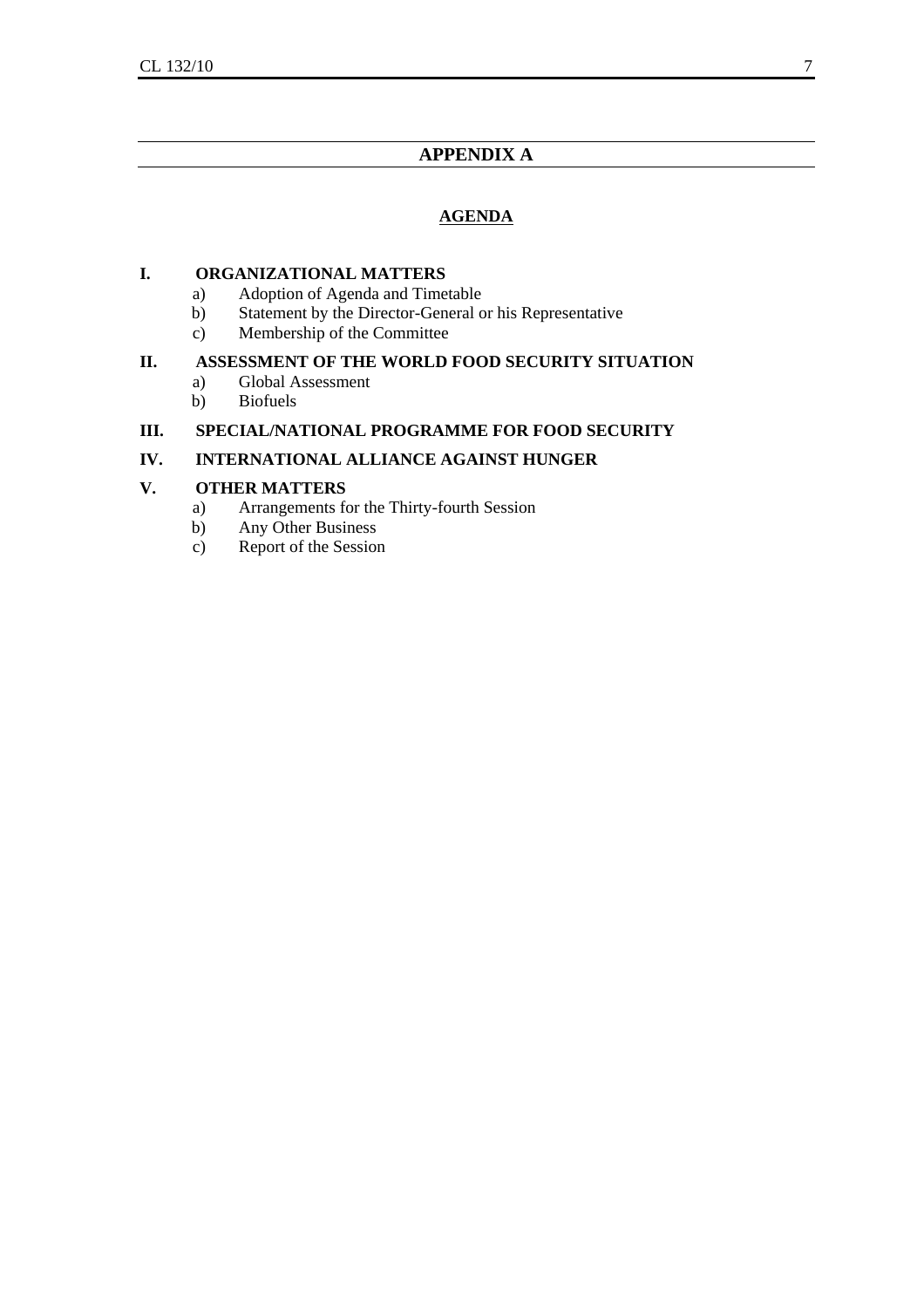## **APPENDIX B**

## **MEMBERSHIP OF THE COMMITTEE ON WORLD FOOD SECURITY (as of 7 May 2007)**

| Afghanistan              | Cuba                            | India                     |
|--------------------------|---------------------------------|---------------------------|
| Albania                  | Cyprus                          | Indonesia                 |
| Algeria                  | Czech Republic                  | Iran, Islamic Republic of |
| Angola                   | Democratic People's             | Iraq                      |
| Argentina                | Republic of Korea               | Ireland                   |
| Armenia                  | Democratic Republic of<br>Congo | Italy                     |
| Australia                | Denmark                         | Japan                     |
| Austria                  | Djibouti                        | Jordan                    |
| Azerbaijan               | Dominican Republic              | Kenya                     |
| Bangladesh               | Ecuador                         | Kuwait                    |
| <b>Belarus</b>           | Egypt                           | Kyrgyz Republic           |
| Belgium                  | El Salvador                     | Lebanon                   |
| Benin                    | Eritrea                         | Lesotho                   |
| Bhutan                   | Estonia                         | Liberia                   |
| Bolivia                  | Ethiopia                        | Libyan Arab Jamahiriya    |
| <b>Brazil</b>            | <b>European Community</b>       | Lithuania                 |
| Bulgaria                 | Finland                         | Luxembourg                |
| <b>Burkina Faso</b>      | France                          | Madagascar                |
| <b>Burundi</b>           | Gabon                           | Malawi                    |
| Cameroon                 | Gambia (the)                    | Malaysia                  |
| Canada                   | Germany                         | Mali                      |
| Cap Vert                 | Ghana                           | Mauritania                |
| Central African Republic | Greece                          | Mauritius                 |
| Chad                     | Guatemala                       | Mexico                    |
| Chile                    | Guinea                          | Moldova                   |
| China                    | Guinea-Bissau                   | Morocco                   |
| Colombia                 | Guyana                          | Mozambique                |
| Congo                    | Haiti                           | Netherlands               |
| Costa Rica               | Honduras                        | New Zealand               |
| Côte d'Ivoire            | Hungary                         | Nicaragua                 |
| Croatia                  | Iceland                         | Niger                     |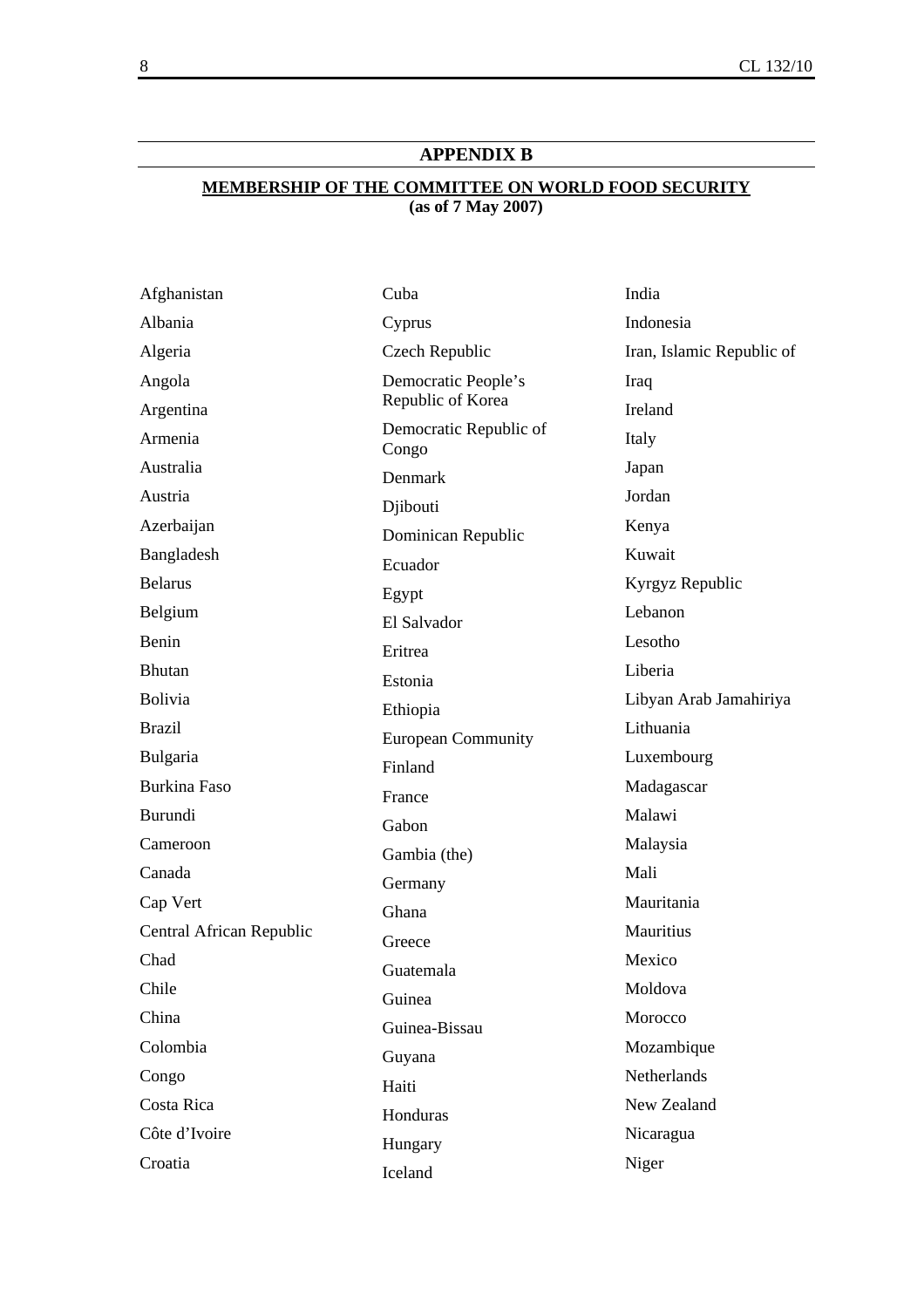| Nigeria                   | Saudi Arabia               | Tonga                                 |
|---------------------------|----------------------------|---------------------------------------|
| Norway                    | Senegal                    | Turkey                                |
| Oman                      | Serbia                     | Uganda                                |
| Pakistan                  | Seychelles                 | Ukraine                               |
| Panama                    | Sierra Leone               | <b>United Arab Emirates</b>           |
| Papua New Guinea          | Slovakia                   | United Kingdom                        |
| Paraguay                  | Slovenia                   | United Republic of                    |
| Peru                      | Solomon Islands            | Tanzania                              |
| Philippines               | South Africa               | <b>United States of America</b>       |
| Poland                    | Spain                      | Uruguay                               |
| Portugal                  | Sri Lanka                  | Venezuela (Bolivarian<br>Republic of) |
| Qatar                     | Sudan                      | Yemen                                 |
| Republic of Korea         | Sweden                     | Zambia                                |
| Romania                   | Switzerland                | Zimbabwe                              |
| <b>Russian Federation</b> | Syrian Arab Republic (the) |                                       |
| San Marino                | Thailand                   |                                       |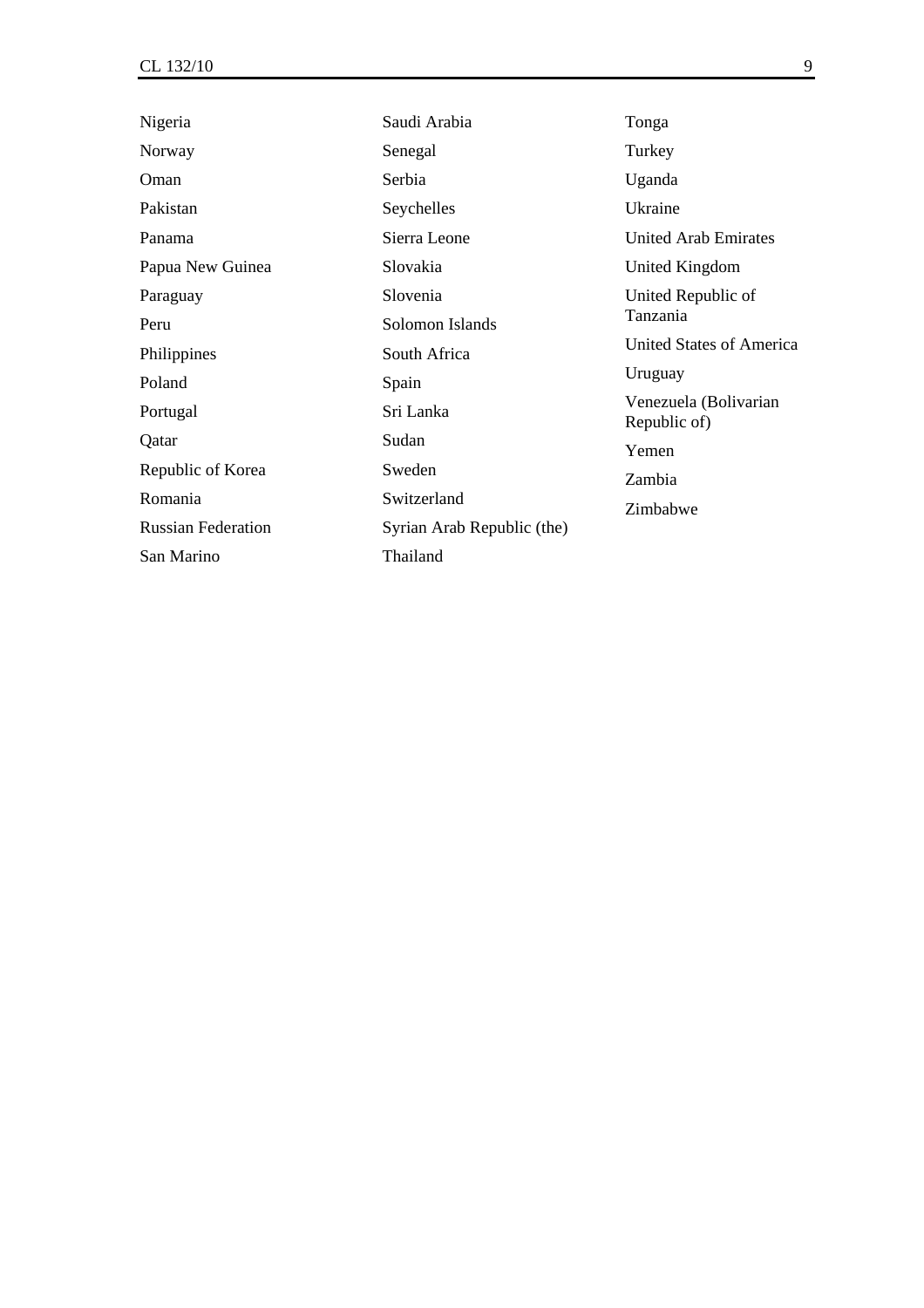## **APPENDIX C**

## **COUNTRIES AND ORGANIZATIONS REPRESENTED AT THE SESSION**

| Afghanistan                           | Eritrea                           |
|---------------------------------------|-----------------------------------|
| Algeria                               | Estonia                           |
| Angola                                | <b>European Community (Member</b> |
| Argentina                             | Organization)                     |
| Armenia                               | Finland                           |
| Australia                             | France                            |
| Austria                               | Gabon                             |
| Azerbaijan                            | Germany                           |
| Bangladesh                            | Ghana                             |
| Belgium                               | Greece                            |
| Bolivia                               | Guatemala                         |
| <b>Brazil</b>                         | Guinea                            |
| Bulgaria                              | Haiti                             |
| <b>Burkina Faso</b>                   | Honduras                          |
| Cameroon                              | Hungary                           |
| Canada                                | India                             |
| Cape Verde                            | Indonesia                         |
| Chad                                  | Iran (Islamic Republic of)        |
| Chile                                 | Iraq                              |
| China                                 | Ireland                           |
| Colombia                              | Italy                             |
| Congo                                 | Japan                             |
| Costa Rica                            | Jordan                            |
| Cuba                                  | Kenya                             |
| Cyprus                                | Kuwait                            |
| Czech Republic                        | Lebanon                           |
| Democratic People's Republic of Korea | Lesotho                           |
| Denmark                               | Liberia                           |
| Djibouti                              | Libyan Arab Jamahiriya            |
| Dominican Republic                    | Lithuania                         |
| Ecuador                               | Luxembourg                        |
| Egypt                                 | Madagascar                        |
| El Salvador                           | Malaysia                          |
|                                       |                                   |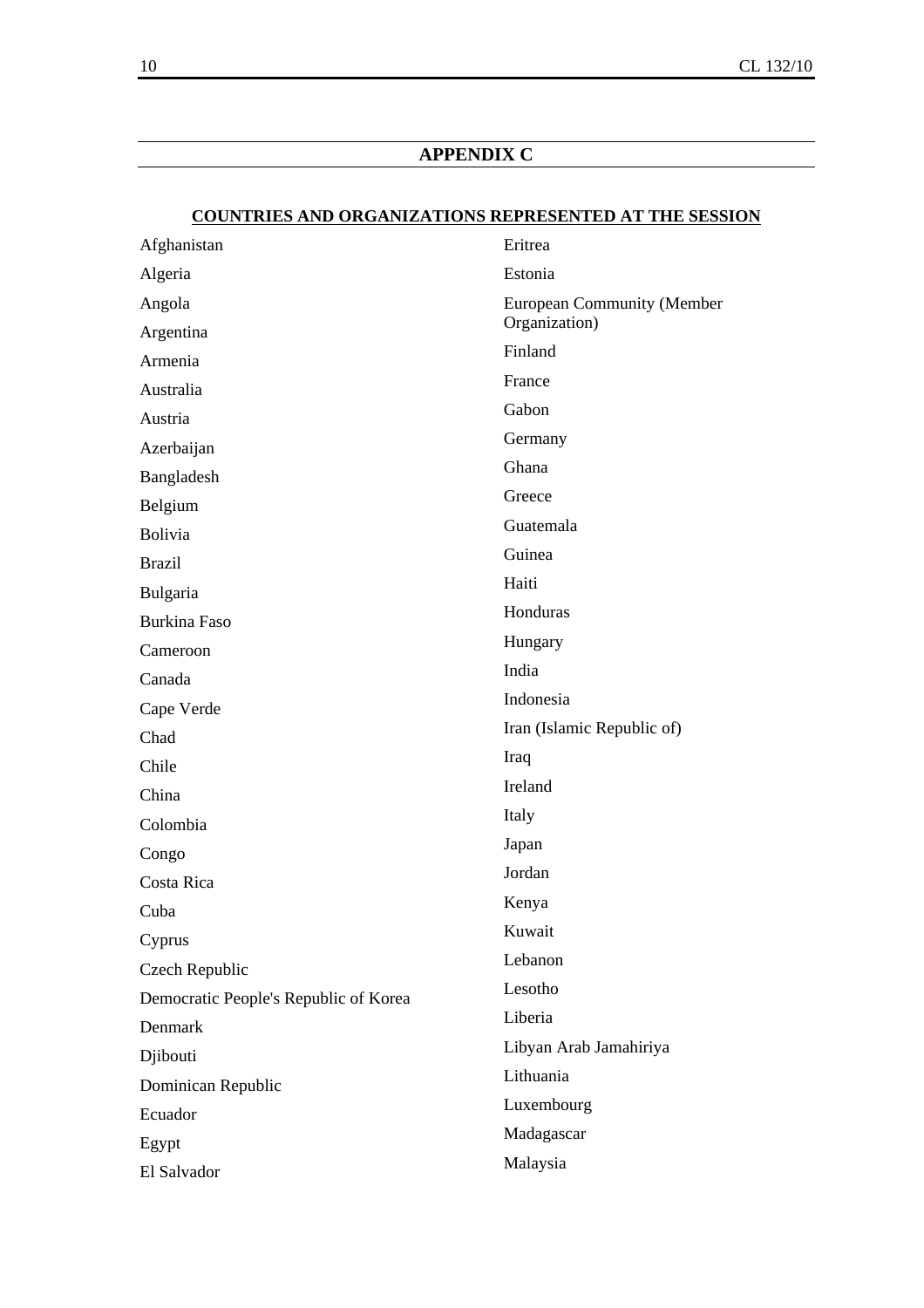| Mali                      | Switzerland                        |
|---------------------------|------------------------------------|
| Mauritania                | Syrian Arab Republic               |
| Mauritius                 | Thailand                           |
| Mexico                    | Turkey                             |
| Morocco                   | Uganda                             |
| Mozambique                | Ukraine                            |
| Netherlands               | <b>United Arab Emirates</b>        |
| New Zealand               | <b>United Kingdom</b>              |
| Nicaragua                 | United Republic of Tanzania        |
| Niger                     | <b>United States of America</b>    |
| Nigeria                   | Uruguay                            |
| Norway                    | Venezuela (Bolivarian Republic of) |
| Oman                      | Yemen                              |
| Pakistan                  | Zambia                             |
| Panama                    | Zimbabwe                           |
| Paraguay                  |                                    |
| Peru                      | <b>Equatorial Guinea</b>           |
| Philippines               | Namibia                            |
| Poland                    | Togo                               |
| Portugal                  | Tunisia                            |
| Qatar                     |                                    |
| Republic of Korea         | <b>Holy See</b>                    |
| Romania                   | Palestine Liberation Organization  |
| <b>Russian Federation</b> | Sovereign Order of Malta           |
| San Marino                |                                    |
| Saudi Arabia              |                                    |
| Senegal                   |                                    |
| Serbia                    |                                    |
| Seychelles                |                                    |
| Sierra Leone              |                                    |
| Slovakia                  |                                    |
| Slovenia                  |                                    |
| South Africa              |                                    |
| Spain                     |                                    |
| Sri Lanka                 |                                    |
| Sudan                     |                                    |
| Sweden                    |                                    |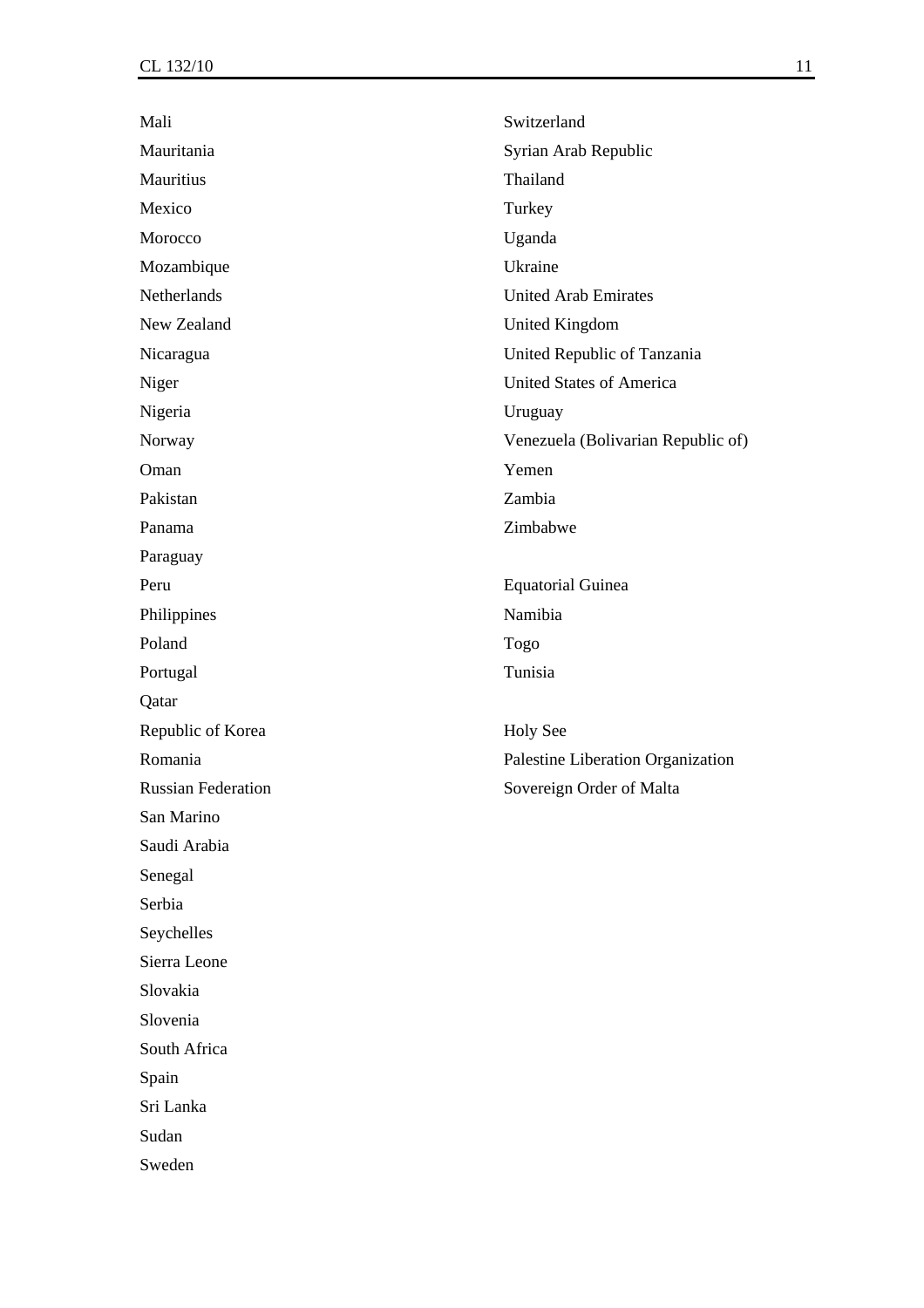## **REPRESENTATIVES OF UNITED NATIONS AND SPECIALIZED AGENCIES**

INTERNATIONAL FUND FOR AGRICULTURAL DEVELOPMENT WORLD FOOD PROGRAMME

## **OBSERVERS FROM INTERGOVERNMENTAL ORGANIZATIONS**

ARAB ORGANIZATION FOR AGRICULTURAL DEVELOPMENT BIOVERSITY INTERNATIONAL ECONOMIC COMMUNITY OF WEST AFRICAN STATES INTER-AMERICAN INSTITUTE FOR COOPERATION IN AGRICULTURE INTERNATIONAL ORGANIZATION FOR MIGRATION

## **OBSERVERS FROM INTERNATIONAL NON-GOVERNMENTAL ORGANIZATIONS**

ACTION AID INTERNATIONAL ASSOCIATED COUNTRY WOMEN OF THE WORLD UNION MONDIALE DES FEMMES RURALES CARITAS INTERNATIONALIS EUROPEAN ASSOCIATION OF AGRICULTURAL ECONOMISTS GREENPEACE INTERNATIONAL INTERNATIONAL ALLIANCE OF WOMEN INTERNATIONAL ASSOCIATION IUS PRIMI VIRI INTERNATIONAL ASSOCIATION OF LIONS CLUBS (LIONS CLUBS INTERNATIONAL) INTERNATIONAL CATHOLIC RURAL ASSOCIATION INTERNATIONAL COMMISSION ON IRRIGATION AND DRAINAGE INTERNATIONAL COOPERATIVE ALLIANCE INTERNATIONAL COUNCIL OF WOMEN INTERNATIONAL FEDERATION FOR HOME ECONOMICS INTERNATIONAL FEDERATION OF AGRICULTURAL PRODUCERS INTERNATIONAL FEDERATION OF ORGANIC AGRICULTURE MOVEMENTS INTERNATIONAL FEDERATION OF WOMEN IN LEGAL CAREERS INTERNATIONAL NGO/CSO PLANNING COMMITTEE INTERNATIONAL UNION OF FAMILY ORGANIZATIONS MORE AND BETTER CAMPAIGN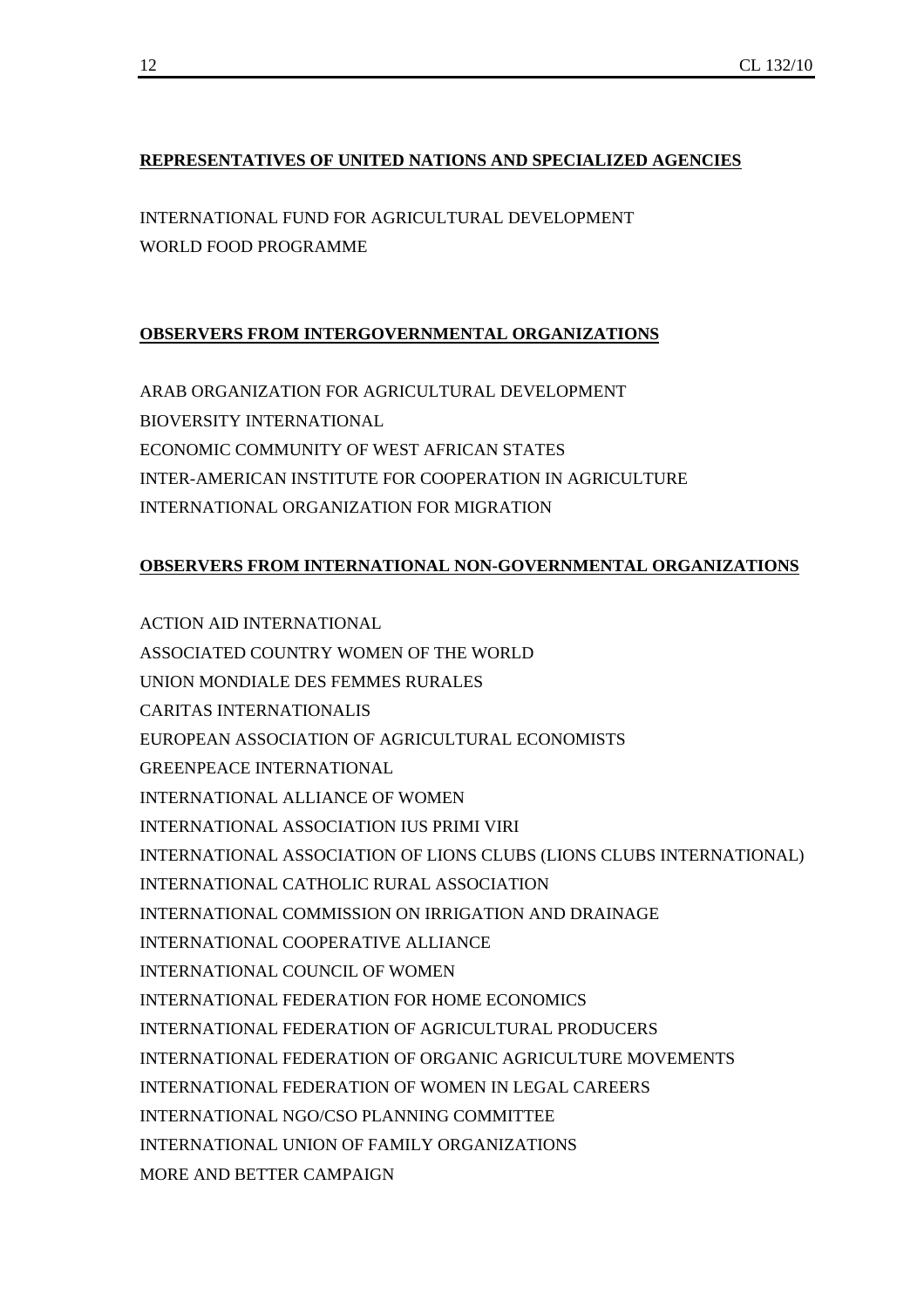ROTARY INTERNATIONAL

SOROPTIMIST INTERNATIONAL

WOMEN'S INTERNATIONAL LEAGUE FOR PEACE AND FREEDOM

WORLD ASSOCIATION OF GIRL GUIDES AND GIRL SCOUTS

WORLD CONFERENCE OF RELIGIONS FOR PEACE

WORLD FEDERATION OF TRADE UNIONS

WORLD FORUM OF FISH HARVESTERS AND FISH WORKERS

WORLD FORUM OF FISHER PEOPLES

WORLD ORGANIZATION OF THE SCOUT MOVEMENT

WORLD UNION OF CATHOLIC WOMEN'S ORGANIZATIONS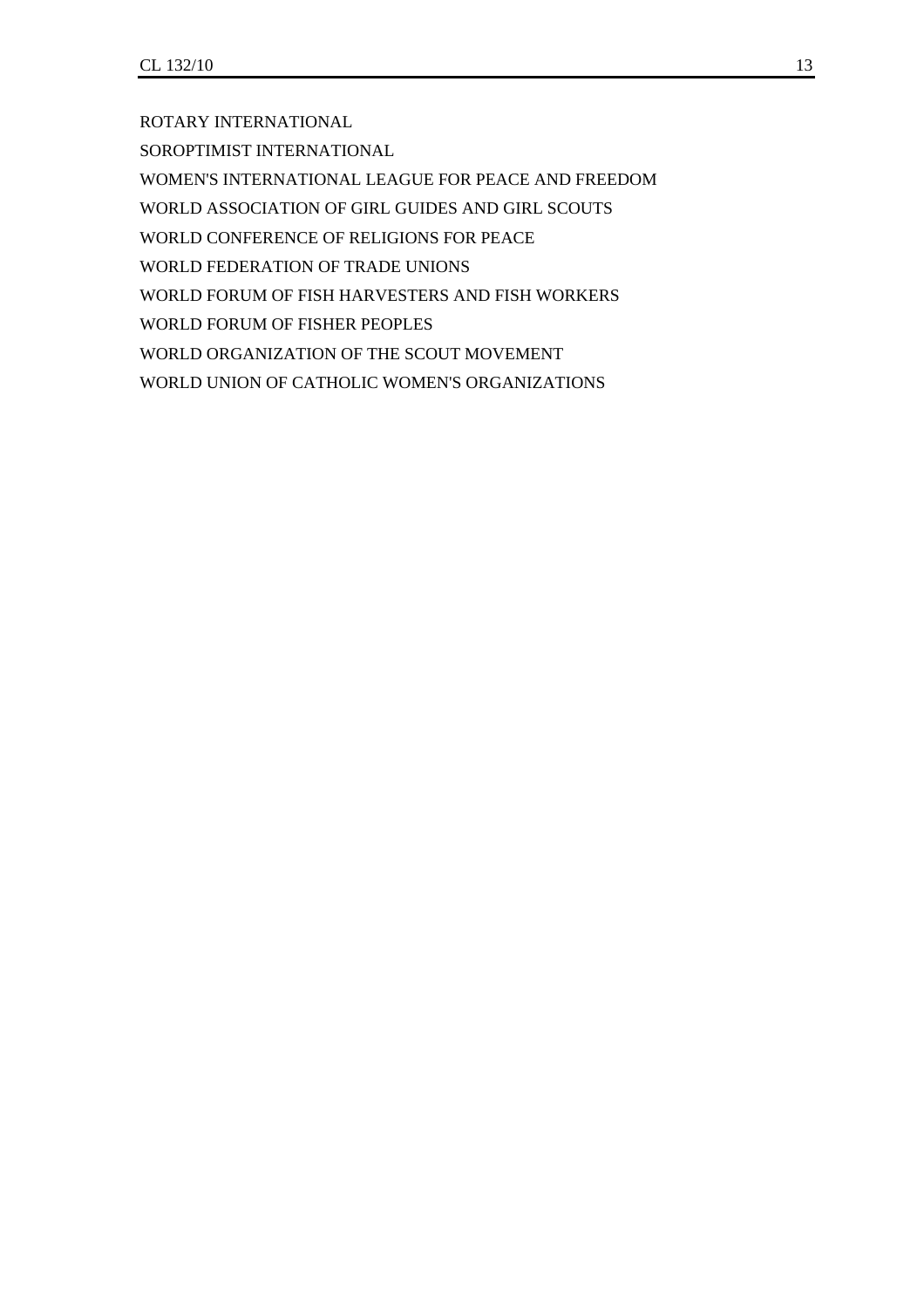## **APPENDIX D**

## **LIST OF DOCUMENTS**

| <b>Document No.</b>    | <b>Title</b>                                                                                                                                                                                              |
|------------------------|-----------------------------------------------------------------------------------------------------------------------------------------------------------------------------------------------------------|
| CFS:2007/1 Rev.1       | Provisional Agenda and Agenda Notes                                                                                                                                                                       |
| CFS:2007/2             | Assessment of the World Food Security Situation                                                                                                                                                           |
| CFS:2007/3             | Status and Lessons Learned from Special, National and<br>Regional Programmes for Food Security and other<br><b>Relevant FAO Food Security Programmes</b>                                                  |
| CFS:2007/4             | <b>International Alliance Against Hunger</b>                                                                                                                                                              |
| CFS:2007/Inf.1         | <b>Provisional Timetable</b>                                                                                                                                                                              |
| CFS:2007/Inf.2         | <b>List of Documents</b>                                                                                                                                                                                  |
| CFS:2007/Inf.3 Rev.1   | Membership of the Committee on World Food Security                                                                                                                                                        |
| CFS:2007/Inf.4         | List of Delegates and Observers                                                                                                                                                                           |
| CFS:2007/Inf.5         | Statement of Competence and Voting Rights submitted by<br>the European Community (EC) and its Member States                                                                                               |
| CFS:2007/Inf.6         | Statement by the Director-General or his representative                                                                                                                                                   |
| CFS:2007/Inf.7         | Quadriennial Report on Progress in the Implementation of<br>the World Food Summit Plan of Action: A Report of the<br>Committee on World Food Security through the FAO<br>Council to ECOSOC (CL 132/LIM/2) |
| CFS:2007/Inf.8         | International Conference on Agrarian Reform and Rural<br>Development (ICARRD): Excerpts from the COAG<br>Report                                                                                           |
| CFS:2007/Inf.9         | Report on the development of FIVIMS                                                                                                                                                                       |
| CFS:2007/Inf. 10 Rev.1 | Summary of the outcome of the International<br>Conference on Organic Agriculture and Food Security<br>(Rome, 3-5 May 2007)                                                                                |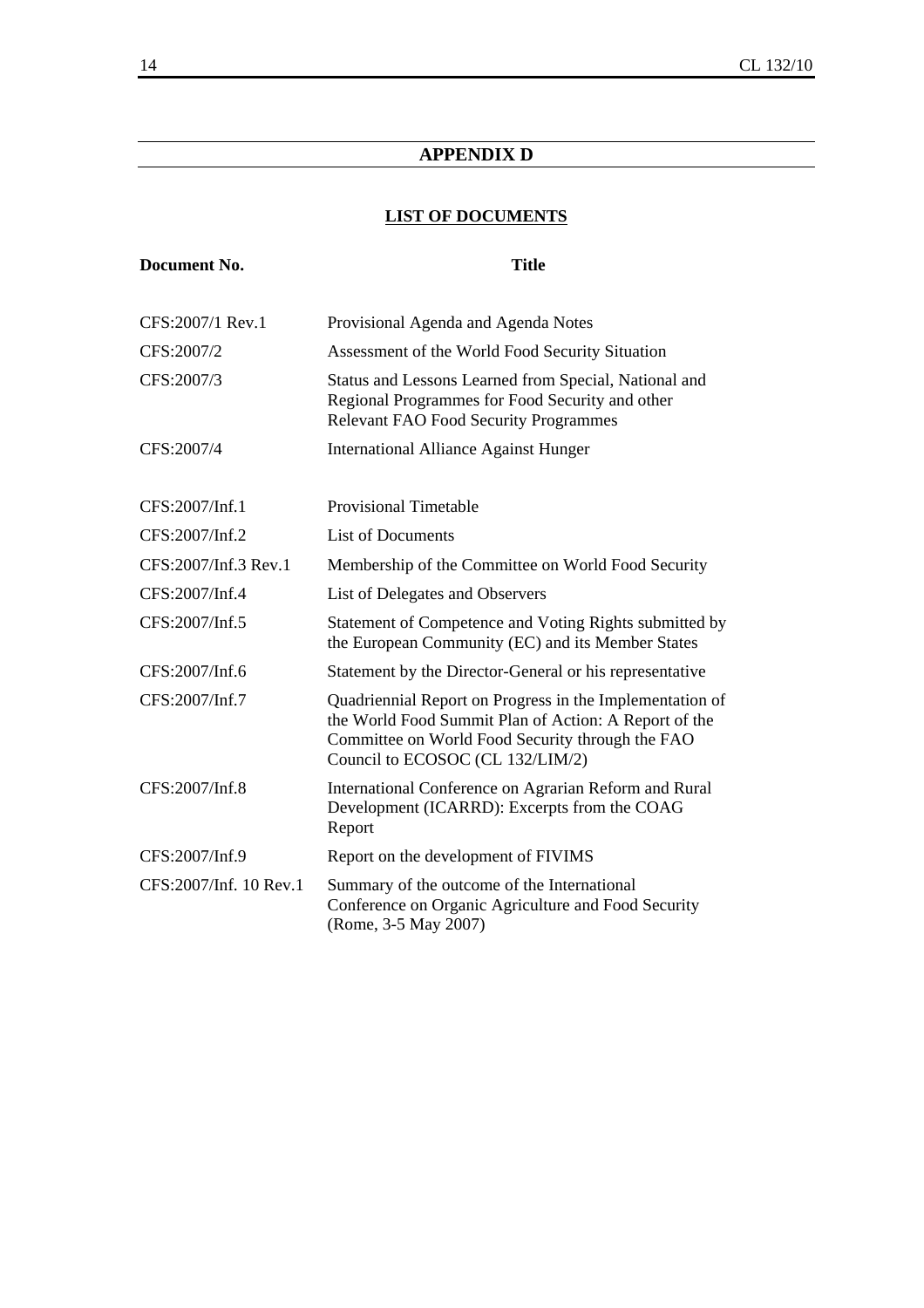#### **APPENDIX E**

#### **STATEMENT BY THE DEPUTY DIRECTOR-GENERAL**

*Mr Chairperson Distinguished delegates and Observers Ladies and Gentlemen* 

 It is a pleasure for me to welcome you to this Thirty-third Session of the Committee on World Food Security.

 Assessment of the world food security situation is the most fundamental role of this Committee. For sure, there has been progress. Since FAO's founding in 1945, increases in food production have been extraordinary. Today, when viewed globally, enough food is produced to feed the world's entire population. It is tragic, therefore, that despite this progress, there are some 854 million undernourished people in the world, of which 820 million are in developing countries. Some progress! Worse yet, the number keeps going up, not down, despite the commitments made at the two World Food Summits. Your first substantive order of business today is to assess this situation, to understand it, to take stock of where real progress is being made and where food security is worsening, and, hopefully to identify why. The most recent estimates of hunger, throughout the world and in the various regions, are presented in the document related to Agenda Item 2.

 As you know, FAO, IFAD and WFP advocate a twin track approach to reducing hunger. The first track focuses on policies and investment in rural areas and agriculture to improve the productivity of smallholders and to create employment opportunities for the rural poor. The second is the direct and immediate access to food for the most vulnerable groups. Still, we have had to point out repeatedly that insufficient progress is being made. I hope that your deliberations this week will shed light on how more and faster progress can be made.

#### **Bio-energy**

 In recent years, the Committee has also considered special key issues that represent either 1) unusual threats to food security, or 2) unique opportunities for progress. At this 33rd Session, it is timely to consider the important issue of bio-energy, and especially at how this growing sector could contribute to food security or, conversely, how it may even hamper it.

 It is an understatement to say that the search for alternative energy sources is intensifying; it is growing by leaps and bounds, driven by high petroleum prices and increasing concerns about energy security and global climate change. On the one hand, the expansion of modern bio-energy systems could help reduce greenhouse gas emissions, contribute to energy security for energy-importing countries, generate new income opportunities in rural areas, and improve energy access for the poor, with positive implications for the environment and poverty reduction. On the other hand, rapid shifts to bio-energy and the related conversion of land and other productive resources from food to biofuel, could reduce food availability and inflate food prices. Thus, bio-energy offers both opportunities and risks for food security. The impacts will vary depending on the evolution of market forces, technological developments and policy choices at both the national and international level. Consideration of these important issues is on your agenda this week.